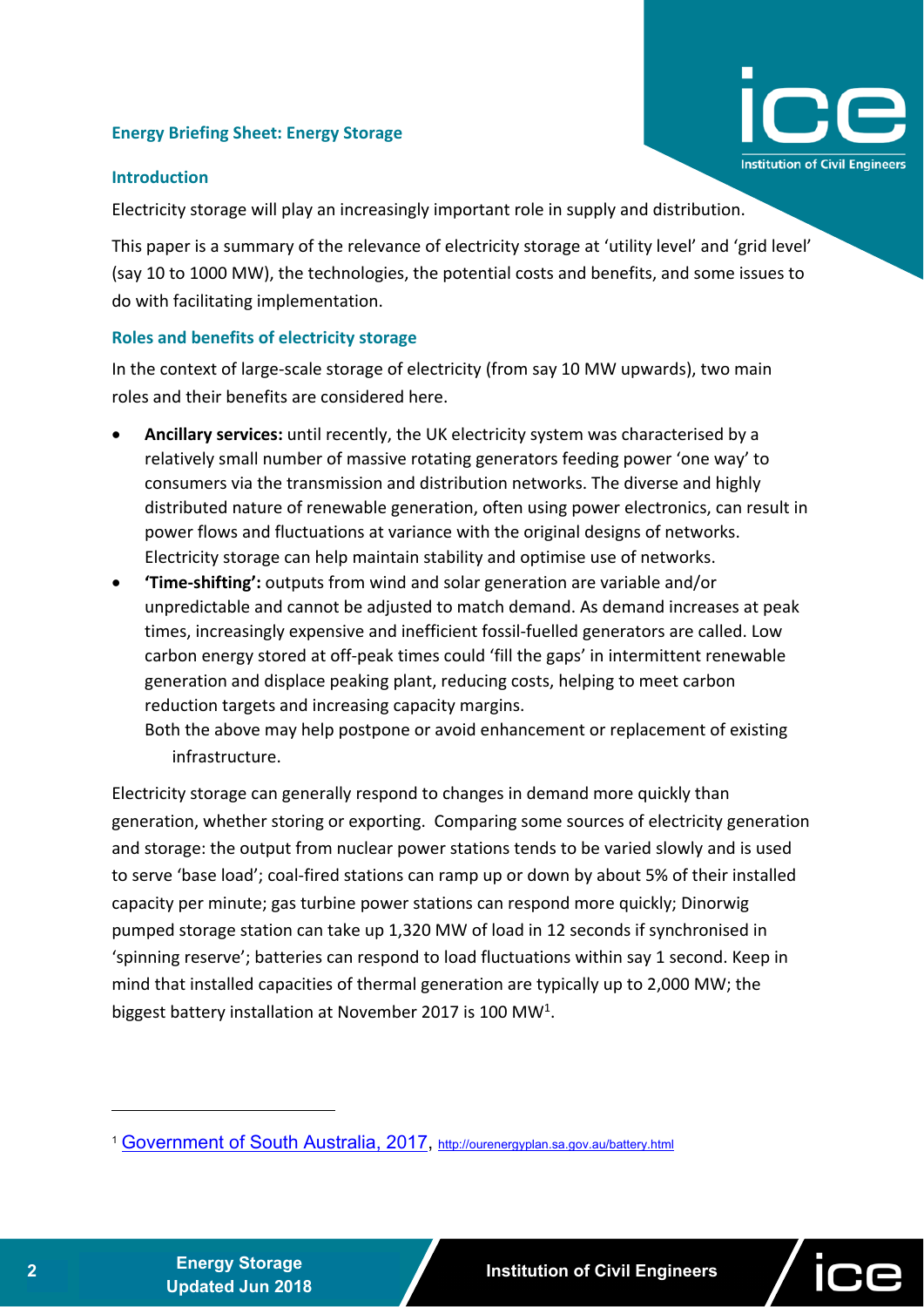Therefore, well designed and implemented electricity storage systems may help address the energy 'trilemma', that is the simultaneous achievement of decarbonisation, security of supply and affordability.

Storage offers further particular benefits; see 'Further reading' below.

## **Storage technologies**

In practice, electricity is converted to potential, kinetic or chemical energy from which it is converted back to electricity on demand. Technologies are listed in roughly decreasing level of maturity and scale.



Source of data: DOE (USA) Global energy storage database (Dec‐17) http://www.energystorageexchange.org/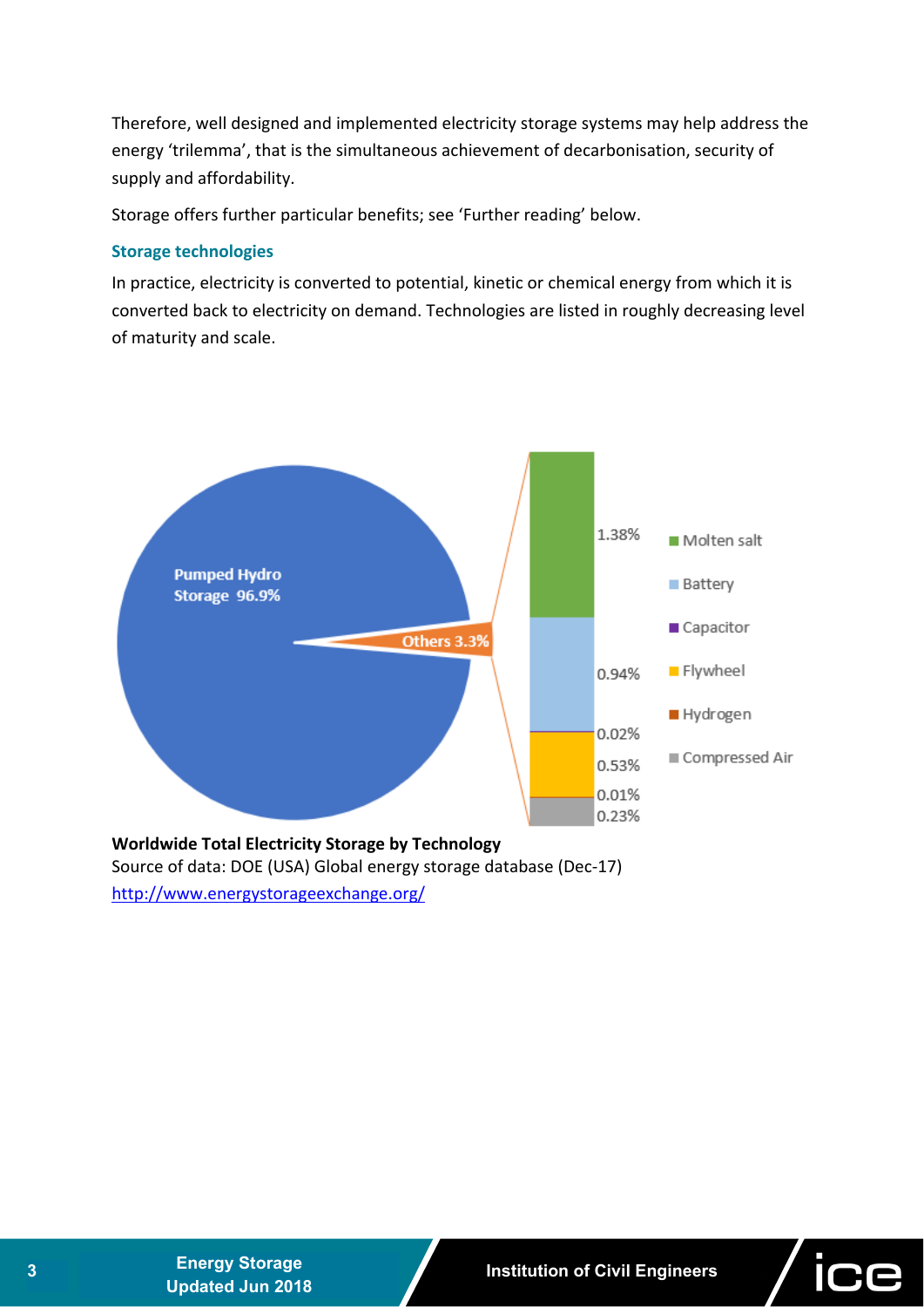## **Pumped hydroelectric storage (PHS)**

PHS consists of upper and lower reservoirs connected by a waterway with a power house close to the lower level. Motors and pumps are used to pump the water up to the higher reservoir when there is a surplus of low-cost electricity available; at times of peak demand the water is discharged through turbine‐generator sets back to the lower reservoir to generate electricity. The motor‐pump and turbine‐generator sets are often the same (reversible) plant. Further information is available in the ICE briefing sheet on hydropower.

 PHS is the only technology providing 'grid scale' storage at present, constituting 96.7% of total worldwide energy storage. Worldwide capacity in 2017 was 169 GW with 3 to 6 GW added in 2016 and significant additional capacity under construction.**<sup>2</sup>** The UK has 2,744 MW of installed capacity which generated 2,959 GWh (using 4,014 GWh for pumping) in 2016.<sup>3</sup> SSE has consent for a further 600 MW at Coire Glas.4



#### **Pumped Hydroelectric Storage by Country**  Source of data: DOE (USA) Global energy storage database (Dec‐17)

http://www.energystorageexchange.org/

**<sup>4</sup>Energy Storage** 

1

<sup>&</sup>lt;sup>2</sup> DOE (USA) Global energy storage database (Dec-17) http://www.energystorageexchange.org/

<sup>3</sup> GTM Research/ESA U.S. Energy Storage Monitor

<sup>&</sup>lt;sup>4</sup> AES press release, 17 February 2016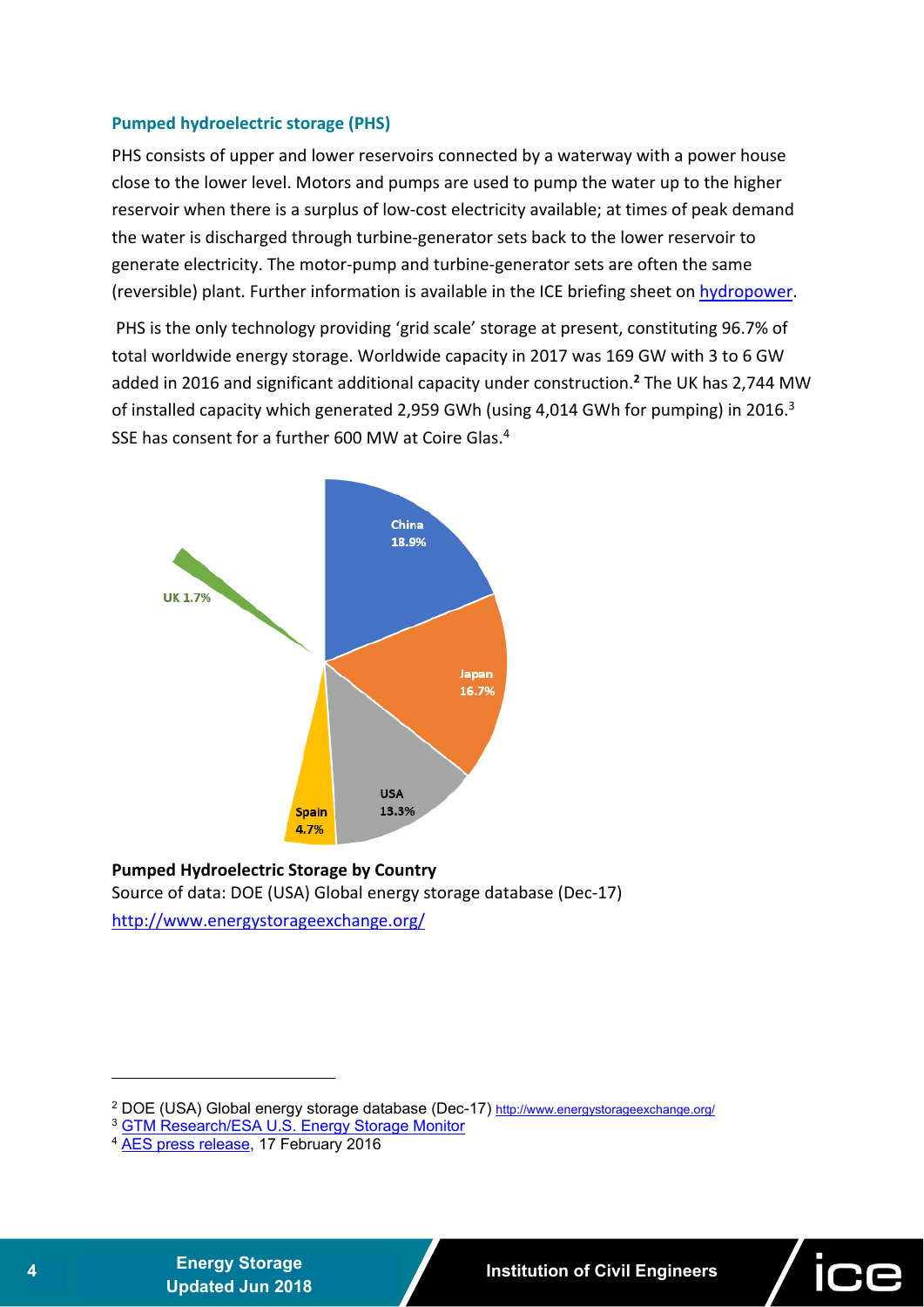#### **Molten salt**

Salt is heated in a solar furnace to store surplus energy during the day. The heat thus stored is used later to generate steam from which electricity is generated using a steam turbine. Worldwide installed capacity in 2017 was 2.4 GW. The largest is 360 MW, in Spain.

# **Batteries**

There are several technologies under this heading which could be considered individually but, for brevity, are treated here together. They include lead‐acid, nickel‐cadmium, lithium‐ ion, metal‐air, high temperature (sodium‐sulphur, sodium‐nickel halide), and flow. With their varied attributes, these technologies have a wide range of potential applications. At present, lithium-ion, flow and high temperature batteries offer the best prospects for largescale storage. Lithium-ion dominates existing installations; the rate of installation is increasing as unit costs come down.

In late 2017 some 50 projects of 10 MW or more were operating, the largest of which is 100 MW in South Australia, commissioned in November 2017. The total worldwide capacity in late 2017 is recorded as 1.65 GW, just less than 1% of worldwide energy storage capacity, of which more than 700 MW is in the USA<sup>5</sup>. There is an additional unknown capacity of 'behind the meter' installations, that is within industrial customers' systems. The rate of installation (around 15 to 20% per annum in recent years) is forecast to increase significantly.<sup>6</sup> The largest installations in the UK are the AES Advancion<sup>®</sup> energy storage array at Kilroot, Northern Ireland<sup>7</sup> and the 6 MW (10 MWh) UK Power Networks trial project at Leighton Buzzard<sup>8</sup>. Amongst numerous other projects, National Grid awarded contracts in August 2016 for a total of 200 MW of battery storage for enhanced frequency response, due to be operational by March 2018.<sup>9</sup>

A plausible scenario is the use of multiple, widely distributed, battery systems to overcome stability issues and distribution capacity constraints, responding to local peaks in demand. They could also be used for 'time‐shifting' solar and wind generation to times of peak demand. A further consideration is the demand from charging electric vehicle batteries and their possible use for off‐setting peak demand in homes.

1

<sup>5</sup> DOE (USA) Global energy storage database (Dec-17) http://www.energystorageexchange.org/

<sup>6</sup> GTM Research/ESA U.S. Energy Storage Monitor

<sup>7</sup> AES press release, 17 February 2016

<sup>&</sup>lt;sup>8</sup> Smarter Network Storage, UK Power Networks, September 2015; web page and report

**<sup>9</sup>** National Grid brings forward new technology with Enhanced Frequency Response contracts **http://media.nationalgrid.com/press-releases/uk-press-releases/corporate-news/national-grid-brings-forward-newtechnology-with-enhanced-frequency-response-contracts/**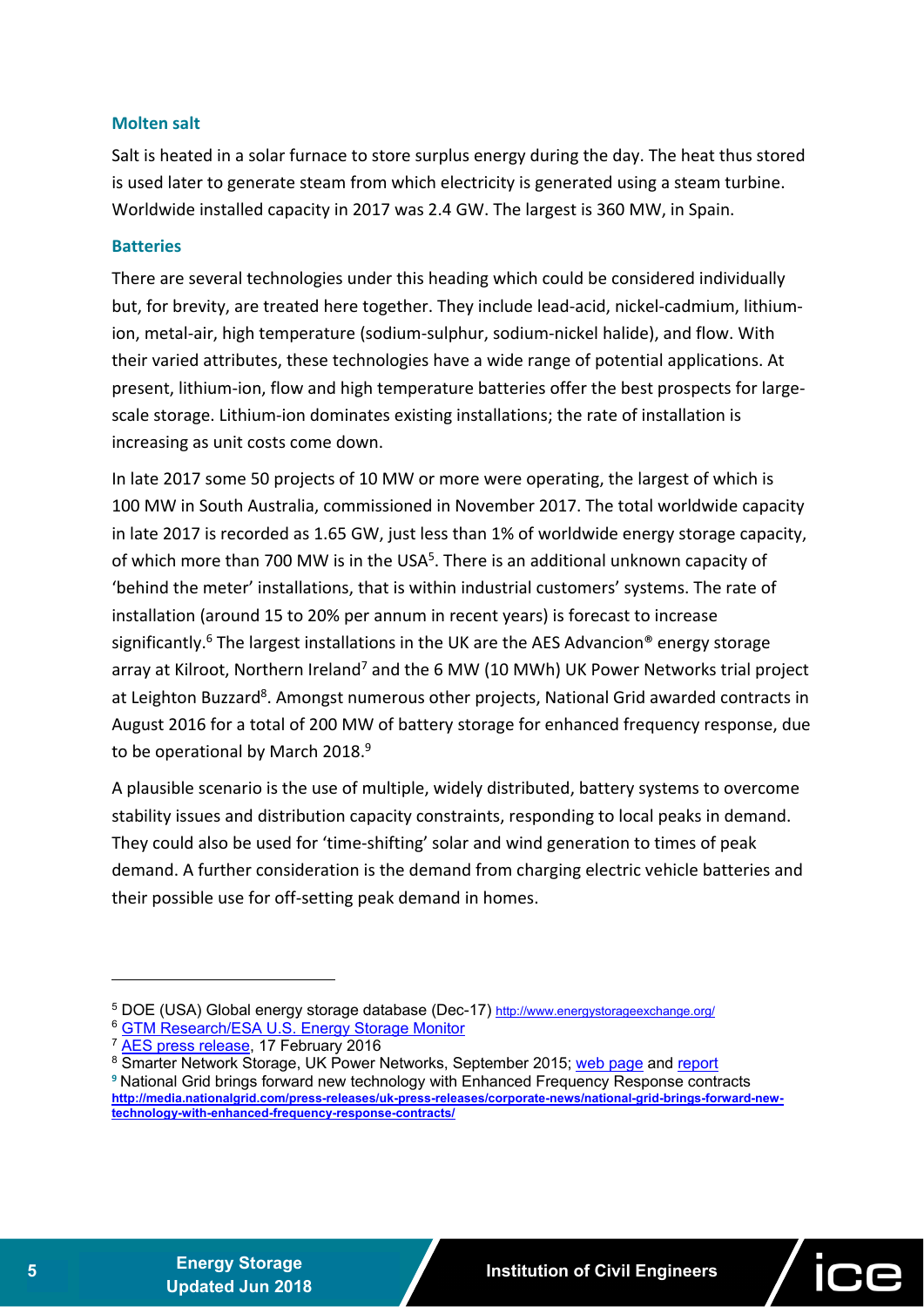

Source of data: DOE (USA) Global energy storage database (Dec‐17) http://www.energystorageexchange.org/

# **Compressed air energy storage (CAES)**

Air is compressed into a cavern (typically salt caverns) when surplus low‐cost electricity is available, and released through turbines to meet peak demands. Projects can be more compact than PHS, certainly in terms of surface installations, but the compressibility of the gas introduces heat issues. The heat of compression and cooling of de‐pressurisation are addressed by various means. Two 'grid scale' plants are operating to date: at McIntosh, Alabama (110 MW, commissioned in 1991) and Huntorf, Germany (290 MW, commissioned in 1978). These two plants use the compressed air in gas turbines which, by omission of the compression stage, emit substantially less  $CO<sub>2</sub>$ . However, they are both diabatic, so the heat generated on compression of the air is dissipated and the air has to be re‐heated before it enters the turbine. The overall efficiency is less than a modern gas turbine combined cycle plant. Higher efficiencies can be achieved with adiabatic processes to extract the heat of compression to a separate store, using it to re‐heat the expanding air. CAES may be regarded as offering the potential for 'utility scale' energy storage at present. Six small plants (80 to 2,000 kW) have been commissioned, mostly in USA and Canada, since 2012.

# **Cryogenic energy storage or liquid air energy storage (LAES)**

In this process, air, nitrogen or hydrogen is cooled (using cheap off‐peak electricity) until it liquefies so it can be stored in an insulated container at atmospheric pressure. (Air liquefies

**<sup>6</sup>Energy Storage**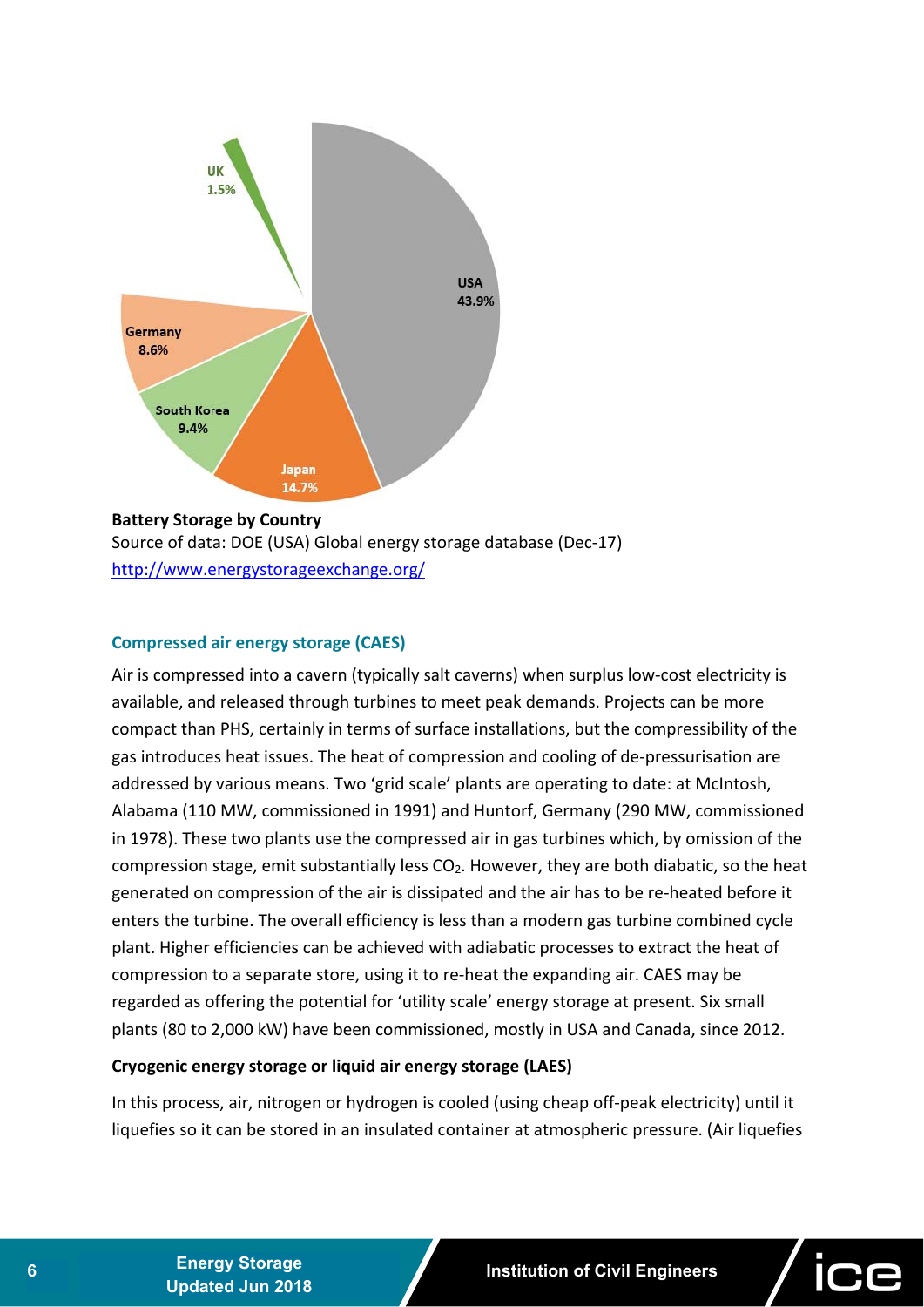at about ‐195°C; the volume ratio is 700:1). The liquid gas is then pressurised, evaporated and heated to ambient temperature to drive a turbine. All component technologies are mature though to date their combined use for this purpose remains in the development stage. A 350 kW LAES pilot project ran from 2011 to 2014 at the University of Birmingham, UK, and a 5 MW demonstration plant in Manchester, UK, is due to be commissioned in early 2018.10

#### **Flywheels**

An electric motor is used to rotate a flywheel when surplus or low‐cost electricity is available. The kinetic energy thus obtained can generate electricity on demand instantly. Rotors operating in a vacuum with near‐frictionless magnetic bearings achieve high efficiency. Carbon fibre is used to achieve very high rotational speed, the kinetic energy being proportional to the square of the speed of rotation. Flywheels can be used in vehicles, and track‐side on electrified railways, for regenerative braking; multiple units can be used at the utility power supply level. Two flywheel generators of 400 MW output (for 20 seconds) have been in operation at the Joint European Torus project in Oxfordshire, UK, since the 1980s.<sup>11</sup> Worldwide capacity is about 930 MW, 0.5% of worldwide energy storage capacity.

#### **Super‐capacitors**

Capacitors are possibly the only technology that store electricity directly, that is as electric charge rather than converting electricity to some other form of energy. Super‐capacitors provide short term storage which, responding instantly to demand, are applicable to voltage and frequency regulation, uninterruptible power supply and 'appliance' (for example regenerative braking) applications. To date, capacity falls short of grid or utility-scale but present development may lead to viable installations. Worldwide installed capacity is about 31 MW (mostly in South Korea), 0.02% of worldwide energy storage capacity.<sup>12</sup>

#### **Hydrogen**

 $\overline{a}$ 

Hydrogen can be used directly in gas turbines and internal combustion engines, injected into gas distribution networks, stored underground in large volumes, and transported, so offers various synergies with renewable energy. Hydrogen cell powered vehicles promise greater range than electric vehicles. However, the 'round-trip' efficiency (making, transporting, compressing, converting back to electricity, etc) is comparatively low and hydrogen is hazardous (as are most other technologies in various ways). To date, most hydrogen is produced from steam reforming from fossil fuels but can also be made by electrolysis of

<sup>&</sup>lt;sup>10</sup> Highview Power Storage, Projects http://www.highview-power.com/projects/

<sup>&</sup>lt;sup>11</sup> Proceedings of the Institution of Mechanical Engineers, Part A: Journal of Power and Energy, May

<sup>1986.</sup> JET Flywheel Generators http://journals.sagepub.com/doi/abs/10.1243/PIME\_PROC\_1986\_200\_013\_02

<sup>&</sup>lt;sup>12</sup> DOE (USA) Global energy storage database (Dec-17) http://www.energystorageexchange.org/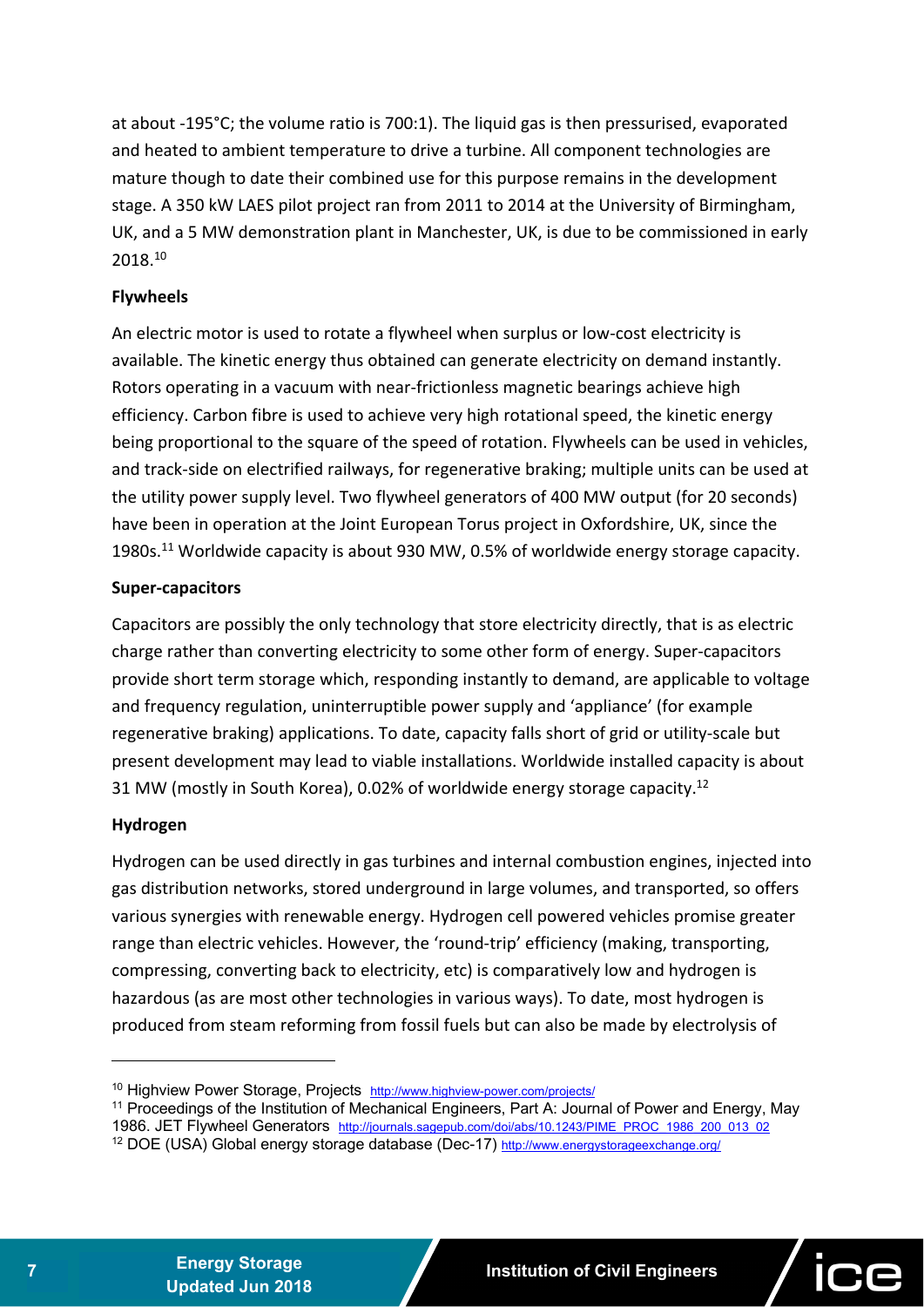water; there are no electrolysis plants of significant size to date but there are several smallscale pilot and demonstration projects.<sup>13</sup> Hydrogen storage schemes comprise about 0.01% of worldwide energy storage capacity at present (2017). There is a significantly polarised debate comparing hydrogen and batteries for vehicles.

# **Other technologies**

There is a growing list of ways in which energy might be stored. These are some.

**Pumped heat:** electricity is used to compress a gas such as argon, pumping it downward through a tank filled with aggregate; the gas cools to ambient temperature as it passes downward. The gas leaving the bottom of the hot tank is expanded, cooling as it does so, and is passed upwards through another aggregate filled tank, cooling the aggregate and warming the gas back to ambient temperature. Energy is recovered by reversing the cycle. A round trip efficiency of up to 80% is claimed.

**Mountain railway**: rocks or concrete blocks are transported uphill on railway wagons using off‐peak electricity and use regenerative braking on the way back down.

**Montmorillonite clays** have been found to have electrostatic properties that can be used to store an electric charge. It can also be used as a medium for containing paraffin whose phase change latent heat properties are used to store heat. The latter could be effective for heating and cooling of buildings.

**Applications of technologies:** the chart below illustrates the approximate ranges of power and energy available from different electricity storage technologies. They are also compared in the following table.

<sup>13</sup> ITM Power Projects https://thinkrcg.com/energy-storage-opportunities-challenges/, ITM Power hydrogen refinery project Rhineland http://www.itm-power.com/news-item/10mw-refinery-hydrogen-project-with-shell

**<sup>8</sup>Energy Storage** 

-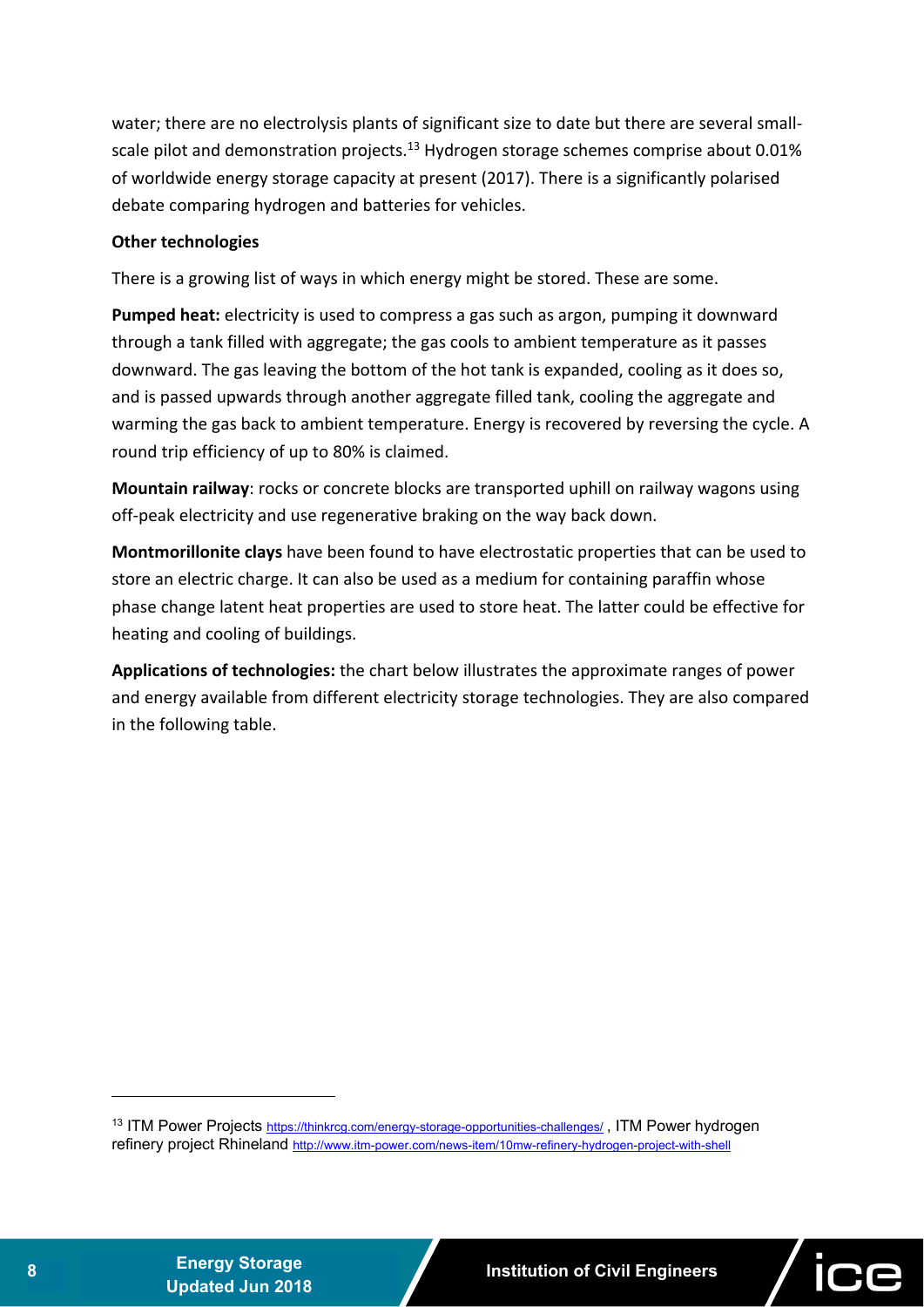

SYSTEM POWER RATING, MODULE SIZE

# **Applications of energy storage technologies**

Source: Pathways for energy storage in the UK, Centre for Low Carbon Futures, 2012. http://www.lowcarbonfutures.org/sites/default/files/Pathways%20for%20Energy%20Storag e%20in%20the%20UK.pdf

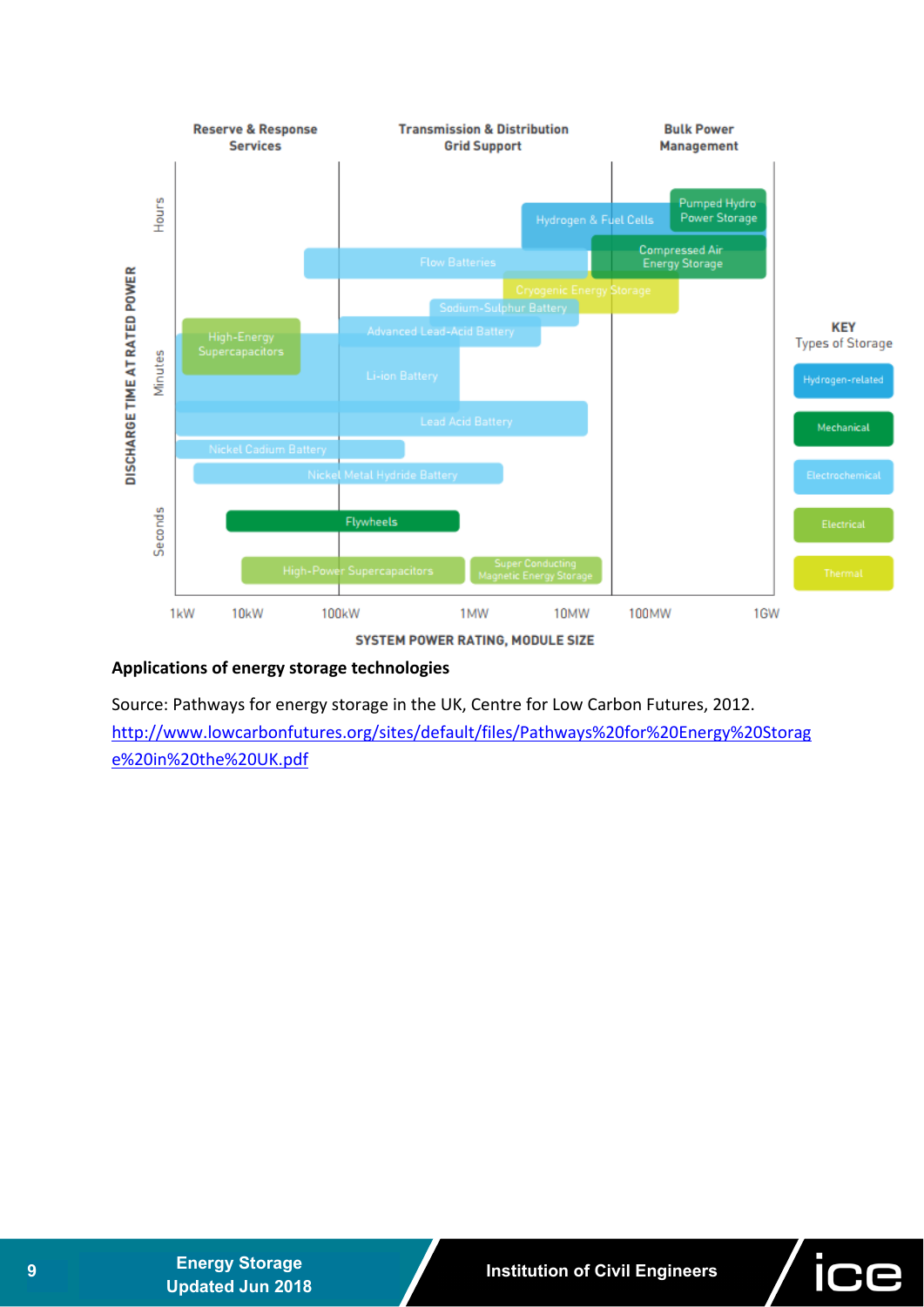| <b>Technology</b> | Worldwide<br>installed capacity                                                    | Largest<br>installation                                          | <b>Typical</b><br>discharge<br>duration | \$/MWh<br>levelised cost  | <b>Example applications</b>                                        | <b>Response time</b>            | trip<br>Round<br>efficiency            |
|-------------------|------------------------------------------------------------------------------------|------------------------------------------------------------------|-----------------------------------------|---------------------------|--------------------------------------------------------------------|---------------------------------|----------------------------------------|
| Pumped<br>storage | 169 GW 14<br>150 GW 15                                                             | 3,003<br><b>MW</b><br>16                                         | $\approx$ 6 - 12 hours                  | $152 - 198$ <sup>17</sup> | Frequency & voltage response; diurnal balancing                    | $\sim$<br>10<br>From<br>seconds | 70 - 85%                               |
| Compressed<br>air | 405 MW <sup>18</sup>                                                               | 290 MW                                                           | $\approx$ 24 hours                      | $116 - 140$ <sup>19</sup> | Diurnal balancing                                                  | $~\sim$ 15 minutes              | Diabatic: 42 - 55%<br>Adiabatic: ~ 70% |
| <b>Batteries</b>  | 1.5 GW                                                                             | 40 MW 20                                                         | minutes                                 | $267 - 561^{21}$          | Frequency & voltage response; diurnal balancing                    | < 1 second                      | $60 - 75%$                             |
| Cryogenic         | 5 MW                                                                               | 15 MWh                                                           | $\approx$ 3-6 hours                     | $150 - 250$ <sup>22</sup> |                                                                    |                                 | $50 - 70\%$ <sup>23</sup>              |
| Capacitors        | 69 MW                                                                              | 15 MW                                                            | <b>Minutes</b>                          | $180 - 350^{24}$          | Frequency response                                                 | $< 50$ ms                       | $~^{\sim}$ 90%                         |
| Flywheels         | 931 MW<br>(of which 857 MW<br>for<br>nuclear<br>is<br>fusion<br>research<br>sites) | 400 MW<br>(JET,<br>Oxfordshire,<br>UK)<br>20 MW<br>5 MWh $^{26}$ | 20 seconds<br>15 minutes                | $342 - 555^{25}$          | Frequency response<br>Power quality<br>High bursts of power<br>UPS |                                 | $~^{\sim}$ 90%                         |

- 17 Unsubsidized Levelized Cost of Storage Comparison, Lazard, 2016 https://www.lazard.com/media/438042/lazard-levelized-cost-of-storage-v20.pdf
- <sup>18</sup> DOE [Dept. of Energy, USA] Global energy storage database, Sandia National Laboratories, downloaded Dec-17
- 19 Unsubsidized Levelized Cost of Storage Comparison, Lazard, 2016 https://www.lazard.com/media/438042/lazard-levelized-cost-of-storage-v20.pdf
- 20 Government of South Australia, 2017, http://ourenergyplan.sa.gov.au/battery.html
- 21 Unsubsidized Levelized Cost of Storage Comparison, Lazard, 2016 https://www.lazard.com/media/438042/lazard-levelized-cost-of-storage-v20.pdf
- <sup>22</sup> Liquid Air Energy Storage (LAES) Highview Power Storage, Highview Enterprises Ltd, 2015 file:///D:/Downloads/12.%20Grid%20Scale%20Liquid%20Air%20Energy%20Storage-Dr.%20Gareth%20Highview%20Power%20(3).pdf
- 23 Cryogenic energy storage plant could provide valuable back-up, article from The Engineer, February 2011 https://www.theengineer.co.uk/issues/28-february-2011/cryogenic-energy-storage-plant-could-provide-valuable-back-up/
- <sup>24</sup> E-storage: Shifting from cost to value, World Energy Resources, 2016 https://www.worldenergy.org/wp-content/uploads/2016/03/Resources-E-storage-report-
- 25 Unsubsidized Levelized Cost of Storage Comparison, Lazard, 2016 https://www.lazard.com/media/438042/lazard-levelized-cost-of-storage-v20.pdf
- <sup>26</sup> Grid-scale flywheel energy storage plant, Beacon Power, October 2012



<sup>14</sup> DOE [Dept. of Energy, USA] Global energy storage database, Sandia National Laboratories, downloaded Dec-17

<sup>15</sup> International Hydropower Association web site

<sup>16</sup> Bath County pumped storage station https://www.dominionenergy.com/about-us/making-energy/renewables/water/bath-county-pumped-storage-station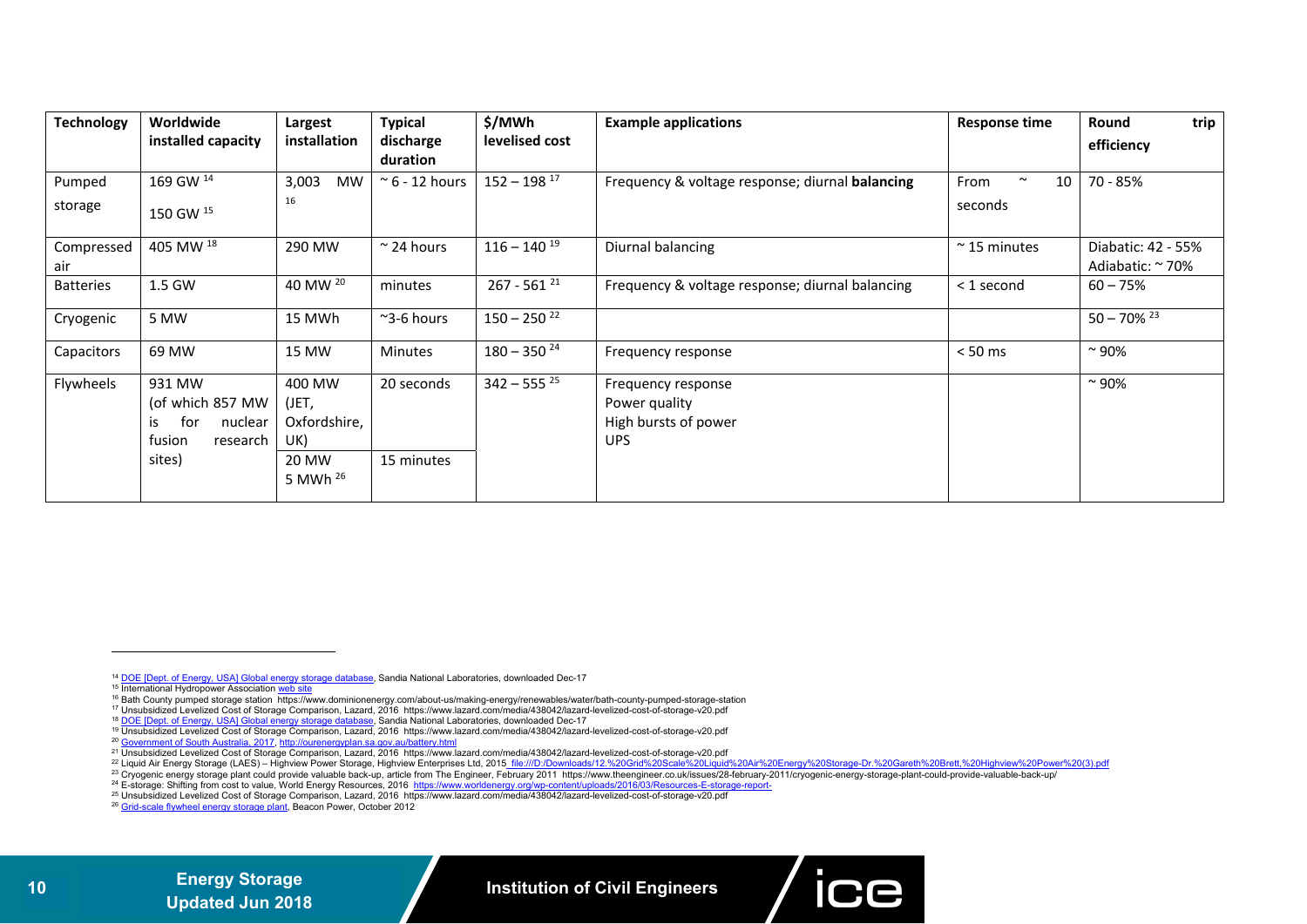# **Indicative statistics for energy storage technologies**

The data come from a variety of sources of different dates, may be out of date, varies with application and assumptions, etc; use with caution!

**Relevance to civil engineering:** the technology involving the greatest civil engineering input is clearly PHS, followed perhaps by compressed air storage. The other technologies mostly involve simple foundations and buildings in so far as the civil engineering input is concerned. Especially given the context of carbon reduction targets, whole‐life carbon emissions associated with all infrastructure projects must be minimised. The guidance in PAS 2080: Carbon Management in Infrastructure should be used to evaluate and manage whole life carbon emissions. In doing so, the maintenance, use and decommissioning of assets must be considered. And, given the potential hazards of stored energy in its various forms, health and safety issues must also be fully addressed.

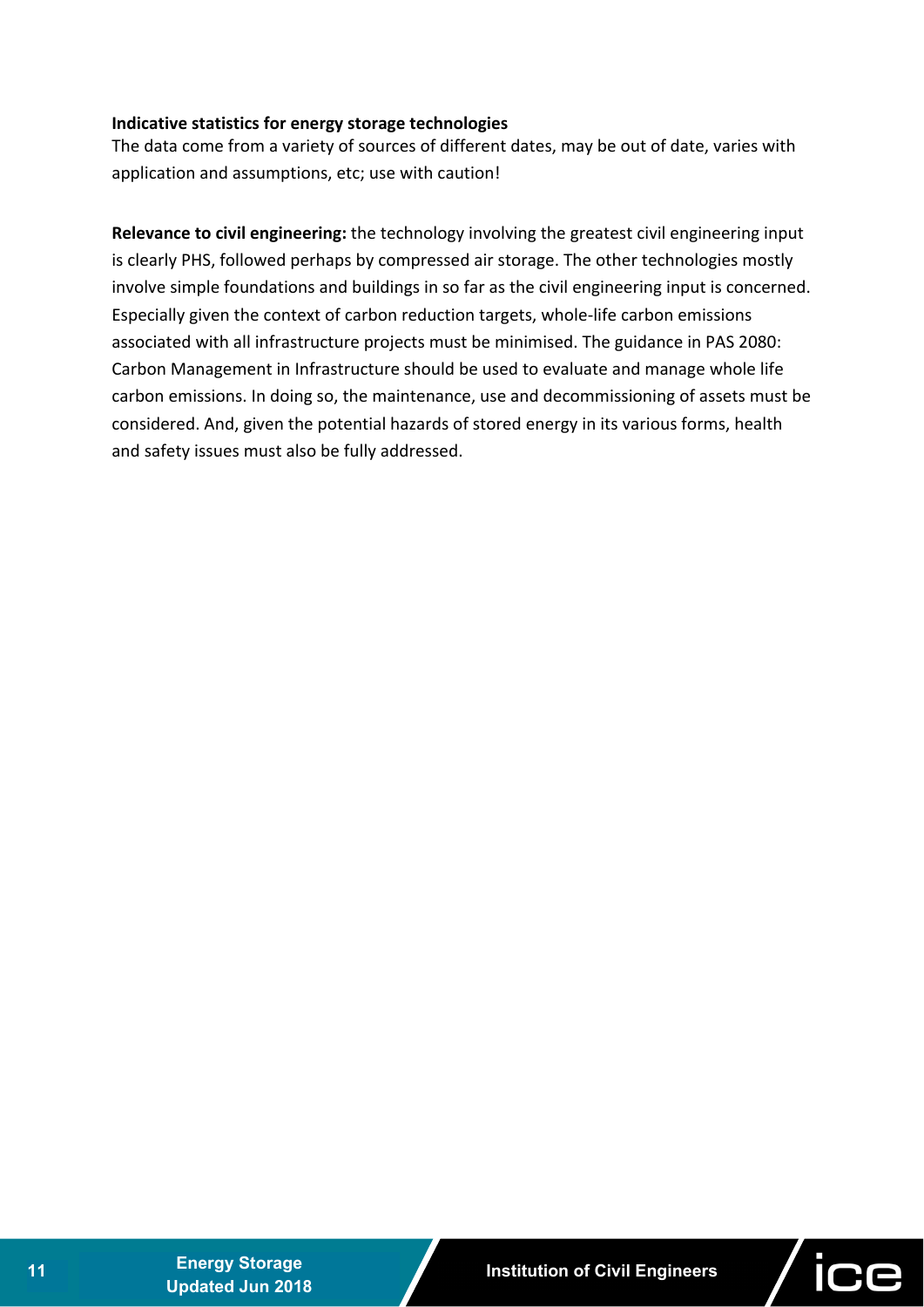# **Challenges**

Intuitively, storage of energy is appealing; it appears ideally complementary to the intermittency of renewable generation. However, there are several reasons why it may not be as attractive as at first it seems.

First, to reduce carbon emissions, the electricity must come from a low-carbon source and be used to displace fossil‐fuelled generation. Further, it uses electricity; typical 'round‐trip' efficiency is around 70 to 95%, depending on the technology used; some technologies are much less efficient than that.

Next is cost. There are typical ranges of costs for some of the energy storage technologies in the table above. Without going into detail, clearly the cost of storage is not trivial and is additional to all other costs of generating and delivering electricity. Energy storage only makes commercial sense when exploiting a significant difference between the purchase and selling prices of electricity (arbitrage).

Then there is the capacity. PHS provides easily the largest power and energy capacity of any form of storage to date. But even the largest schemes can only provide of the order of say 1,000 MW for a few hours. That is sufficient for rescheduling the output of solar energy within one day (in fine summer weather) but is well short of being able to store grid‐scale energy from wind over a few days for use in a subsequent period of high pressure and light winds.

Another, possibly contentious, measure is the ratio of 'energy returned on invested', EROI.27, 28, 29 Energy invested includes all energy required to source materials and build a plant, to obtain the fuel and operate the plant through its life, and to decommission it. EROI must be at least 1 if a plant is to yield more energy than is invested but a ratio of about 7 may be considered an economically viable minimum. Fossil‐fuelled, nuclear and hydroelectric generating stations have EROIs of around 30 to 100. Wind and solar PV may have values of about 20 and 10 respectively (2017). These figures are reduced of course if storage is added so the addition of storage may appear uneconomic if judged solely on this measure. However, the EROI for renewables is increasing as costs decrease, and the need to decarbonise coupled with arbitrage may override an EROI criterion except as a comparative measure.



 $\overline{a}$ 

 $27$  Energy intensities, EROIs, and energy payback times of electricity generating power plants. Weiβach et al, Energy 52 (2013) 210. Reprint available here.

<sup>28</sup> Energy Return on Energy Invested (ERoEI) for photovoltaic solar systems in regions of moderate insolation: A comprehensive response, Marco Raugei et al, Elsevier, March 2017. Available **here**. <sup>29</sup> Energy returned on energy invested, Wikipedia

https://en.wikipedia.org/wiki/Energy\_returned\_on\_energy\_invested (A web search will reveal many other references.)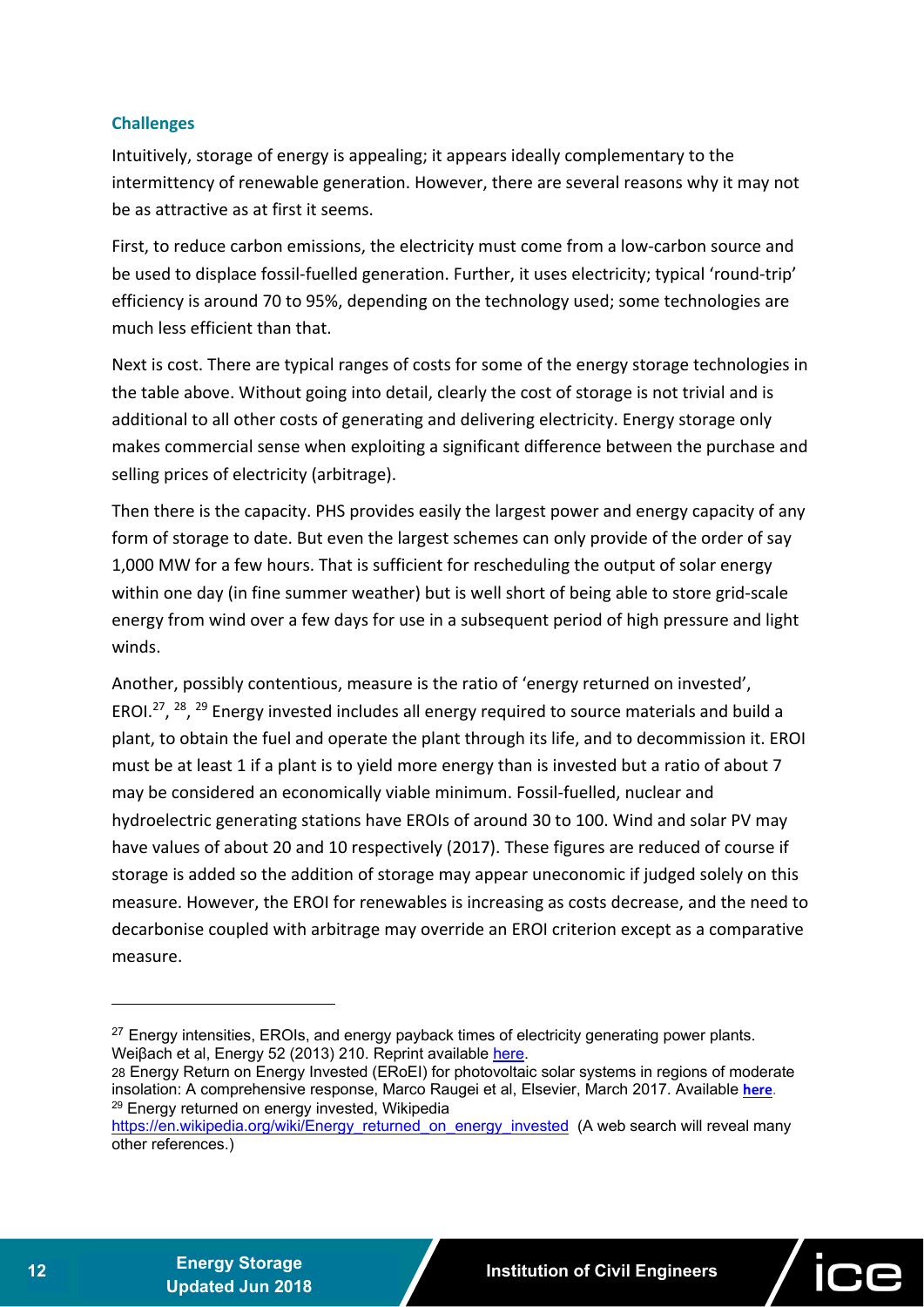The last issue considered here is policy, regulation and market framework. At present in the UK, the development of storage is hampered by regulatory constraints and lack of incentives for deployment of storage. For example, Transmission System Operators are forbidden from controlling energy storage, District Network Operators are only allowed 'small' amounts of storage, and flexible sources of generation are mostly cheaper than storage. The UK Government consulted on this issue in 2016 and may make changes that would favour deployment of storage. See ICE's report 'Realising the potential' for further information.

#### **Conclusions**

Decarbonisation is changing the way we generate, distribute and use electricity. Especially as some of the technologies are developed and get cheaper, the opportunities as well as the need for successful deployment of electricity storage will increase. Electricity storage will be able to help achieve decarbonisation targets provided that it is charged from surplus low‐ carbon electricity.

At present, pumped hydroelectric is the mature and dominant energy storage technology. Of many other technologies that have potential to make a significant contribution, battery technologies are advancing the most rapidly; costs are coming down and the rate of installation (mostly lithium‐ion) is increasing quickly.

None of the challenges noted above should be regarded as reason to hold back on the deployment and growth of energy storage. The need for change is not confined to electricity. In all aspects of the built environment, engineers must seek to reduce whole‐life greenhouse gas emissions in line with targets. See also ICE's briefing sheet on heat.

# **Further reading**

Electricity storage: Realising the potential, ICE, 2015 https://www.ice.org.uk/news-andinsight/policy/electricity‐storage‐realising‐the‐potential

The rise of electricity storage: something for everybody, Brookings, 2015 http://www.brookings.edu/research/opinions/2015/05/08‐electricity‐storage‐rise‐banks

Is large‐scale energy storage dead? http://euanmearns.com/is‐large‐scale‐energy‐storage‐ dead/

The Catch‐22 of Energy Storage https://bravenewclimate.com/2014/08/22/catch‐22‐of‐ energy‐storage/

Energy Storage Association energystorage.org

The Electricity Storage Network http://www.electricitystorage.co.uk/